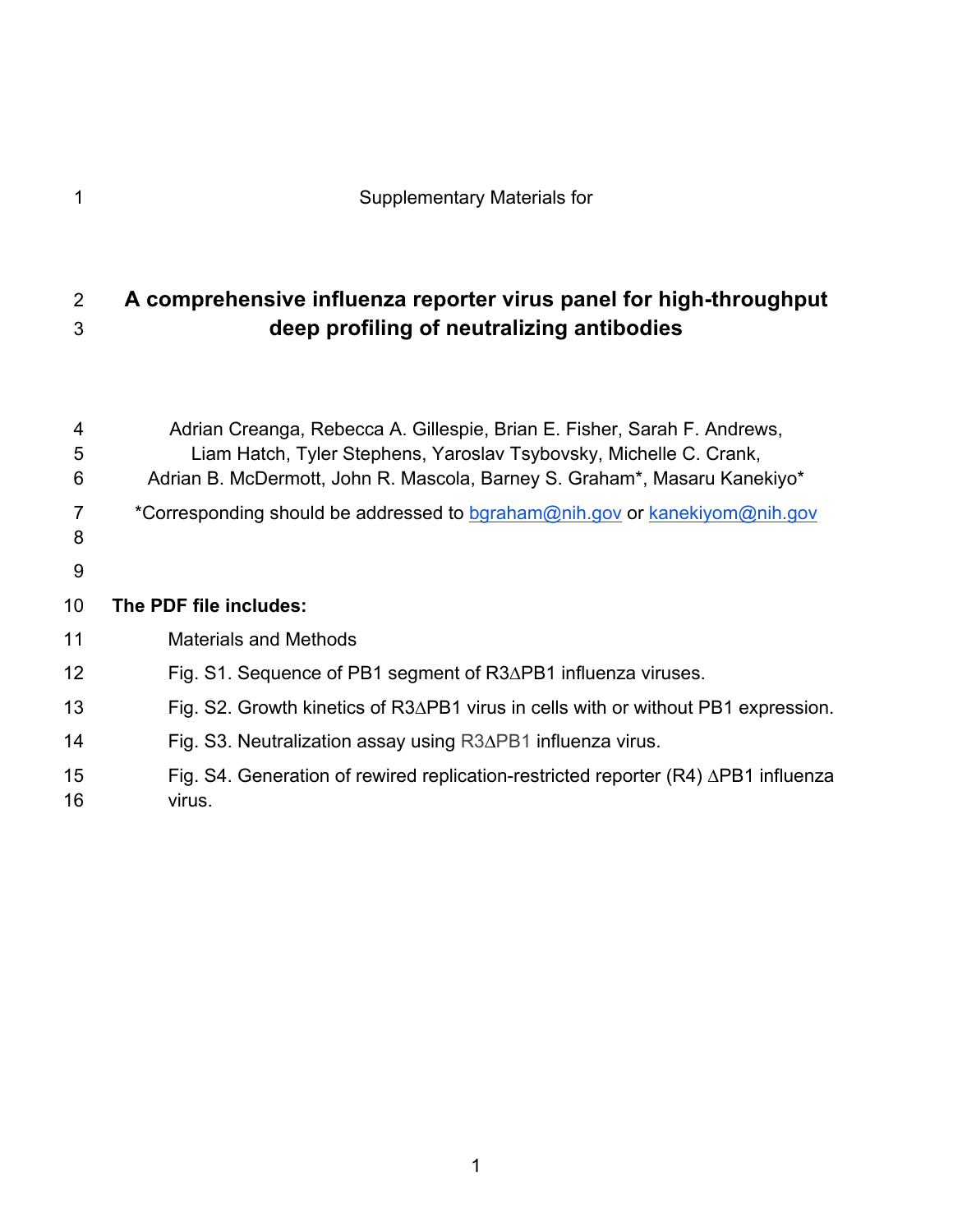#### **Materials and Methods**

#### *Plasmids*

 To prepare influenza reverse genetics plasmids for rescue of influenza A H1N1 or H3N2 viruses described in this study, HA and NA coding sequences were retrieved from Genbank; noncoding regions of A/WSN/1933 for H1N1 or A/Netherlands/009/2010 for H3N2 viruses were added at both ends. Full-length HA and NA sequences were cloned into a dual promoter influenza reverse genetics plasmid previously described (Supplemental reference 1). To rescue influenza viruses, dual promoter plasmids encoding internal genes of A/WSN/1933 (pHW181-PB2, pHW182-PB1, pHW183-PA, pHW185-NP, pHW187-M, pHW188-NS) were used(*71*). To prepare PB1 reporter segment used to rescue replication-restricted reporter viruses, the sequence containing the PB1 genome packaging signals of A/WSN/1933(*27*) and mKate2 or tdKatushka2 reporter coding region(*28*) (Addgene Cat No. 56049) was synthesized and cloned using BsmBI (New England Biolabs) restriction sites into the dual promoter influenza reverse genetics plasmid. Similarly, HA reporter segment was synthesized with HA genome packaging signals of A/Puerto Rico/1934(*24*) flanking the tdKatushka2 reporter sequence and cloned into the dual promoter influenza reverse genetics plasmid using BsmBI restriction sites. To prepare the influenza reverse genetics plasmid using chicken beta-actin CAG pol-II promoter (Addgene Cat No. 41583), an insert comprising human pol-I promoter and mouse pol-I terminator sequences in negative orientation flanking two BsmBI restriction sites was cloned using KpnI and XhoI restriction sites. Then, full- length of influenza genes of high-yield A/Puerto Rico/8/1934 were cloned into BsmBI restriction sites(*72*). To prepare plasmids for stable cell line development, sequences of Streptomyces puromycin N-acetyl-transferase (PAC), which confers resistance to puromycin, followed by self-cleaving peptide of *Thosea asigna* virus 2A (T2A) and coding region of influenza A PB1 or HA genes were synthesized and cloned using KpnI and XhoI restriction sites. All plasmids were confirmed by Sanger sequencing.

#### *Cells*

To propagate influenza viruses, MDCK-SIAT1 cells (Sigma) were used. Cells were

maintained with complete media comprising Dulbecco's modified Eagle's medium high

glucose (DMEM; Thermo Fisher Scientific) supplemented with 10% (v/v) heat-

- inactivated fetal bovine serum (Gemini Bio-Products), 100 units/ml penicillin (Thermo
- Fisher Scientific), 100 μg/ml streptomycin (Thermo Fisher Scientific) and geneticin (1
- mg/ml) (Thermo Fisher Scientific). To develop constitutively PB1- or HA-expressing
- MDCK-SIAT1 cells, one plasmid encoding both puromycin resistance and influenza
- genes was transfected into MDCK-SIAT1 cells using Lipofectamine 2000. Two days
- post transfection, cells were transferred from 6 well plates into 10-cm dishes containing
- DMEM media with 10% bovine serum (Gemini Bio-Products), penicillin, streptomycin,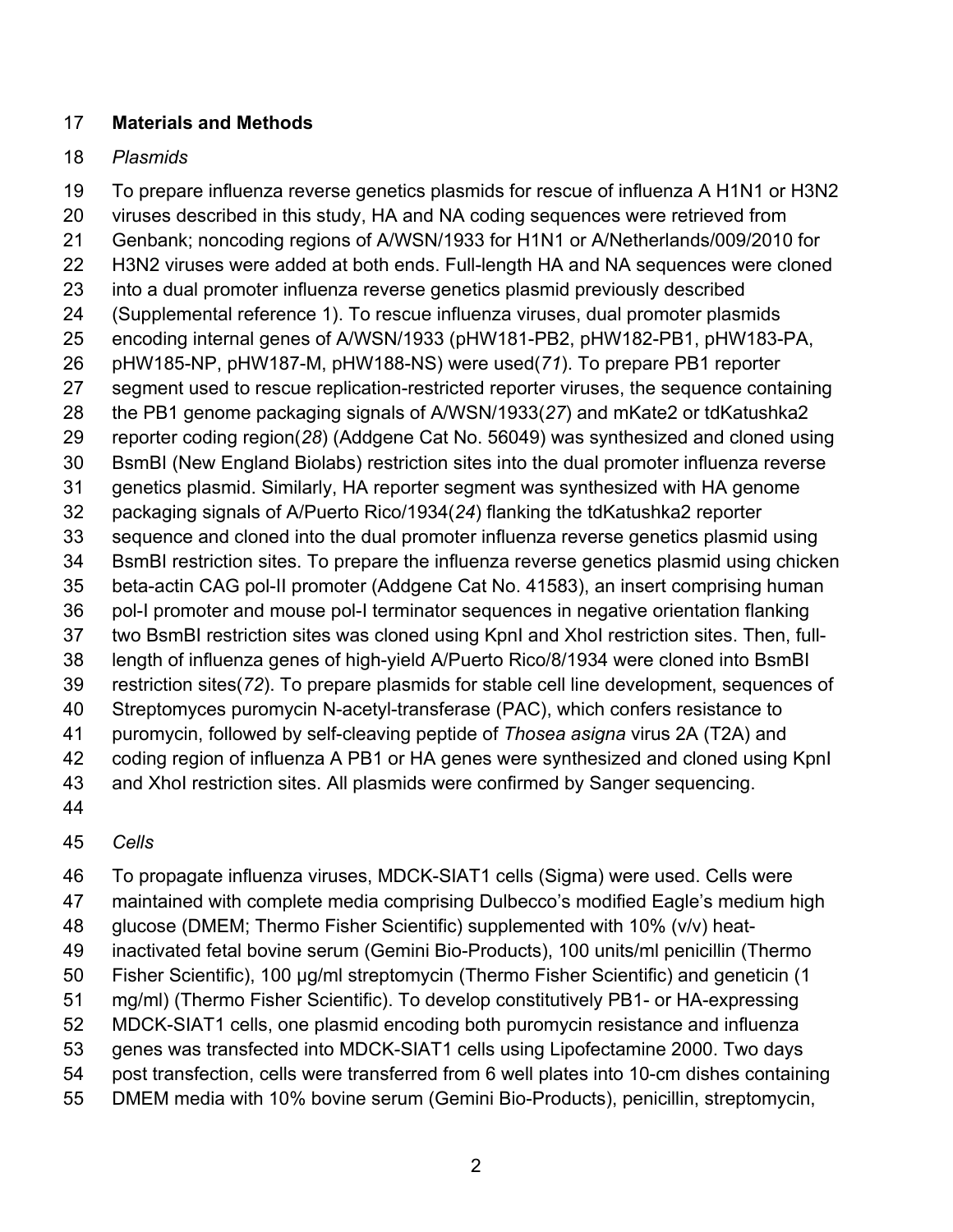- geneticin (1 mg/ml) (Thermo Fisher Scientific) and puromycin (0.25 μg/ml) (Thermo
- Fisher Scientific) for selection. Medium was changed every 48 hours. Clonal selection
- was performed using 8 or 10 mm cloning cylinders (Fisher Sciences) about two weeks
- after the transfection. Clonal cell lines were screened using a reporter virus prepared on
- a polyclonal cell line. To rescue influenza viruses, FlpIn HEK-293 cells (Thermo Fisher
- Scientific) were transfected as described below.
- 

## *Reverse genetics of influenza viruses*

- For molecular clone influenza viruses, an eight-plasmid approach in which each
- influenza segment is inserted between pol-II (positive orientation) and pol-I (negative
- orientation) promoters was used to rescue parental molecular clone viruses. Briefly,
- FlpIn HEK-293 (Thermo Fisher Scientific) cells were transfected with dual promoter
- plasmids encoding each influenza segment of A/WSN/1933 (obtained from St. Jude
- Children's Research Hospital) and a CMV-driven plasmid expressing human
- transmembrane serine protease 2 (hTMPRSS2). Transfection was performed using
- Lipofectamine 3000 in 6-well plates coated with D-lysine. Three days post infection,
- TPCK-trypsin (0.5 μg/ml) was added to the transfected cells for 2-4 hours. Supernatant
- 73 was harvested, cleared by centrifugation (200  $\times$  g, 10 min) and used for propagation in
- MDCK-SIAT1 cells by limiting dilution. For virus propagation, the inoculum was
- prepared in virus growth medium comprising of OptiMEM (Thermo Fisher Scientific)
- supplemented with TPCK-trypsin at 1 μg/ml (Sigma). MDCK-SIAT1 flasks containing
- cells at ~80% confluence were washed twice with phosphate-buffered saline (PBS) and
- incubated with the inoculum at 37°C for virus adsorption. After 1 h, the inoculum was
- removed, cells were washed with PBS and virus growth media was added to the cells.
- 80 The infected cells were incubated at 37°C in a humidified 5% CO2 atmosphere. After
- two days, supernatant was harvested when CPE reached 40-60%, cleared by
- 82 centrifugation (200  $\times$  g, 10 min), aliquoted and stored at  $-80^{\circ}$ C. For influenza HA and
- NA sequencing, viral RNA was extracted with Qiagen RNeasy extraction kit (Qiagen).
- Influenza viral RNA was amplified using the Qiagen One-Step RT-PCR kit (Qiagen) and
- HA and NA specific primers tagged with M13 sequences. Each amplicon was
- sequenced with M13 primers in both directions. Primer sequences are available upon
- request. Sequences were analyzed using Sequencer 5.4 (Gene Codes).
- For replication-restricted reporter ∆PB1 influenza viruses, FlpIn HEK-293 (Thermo
- Fisher Scientific) cells were transfected with eight dual promoter influenza reverse
- genetics plasmids (the PB1 reporter segment plasmid replaced the plasmid encoding
- PB1 of A/WSN/1933) together with pol-II-driven expression plasmid encoding PB1 of
- A/WSN/1933 and hTMPRSS2. Rescued viruses were propagated in MDCK-SIAT1 cells
- constitutively expressing PB1 of A/WSN/1933 in the presence of TPCK-trypsin (1
- 94  $\mu$ g/mL, Sigma). Virus stocks were stored at  $-80^{\circ}$ C.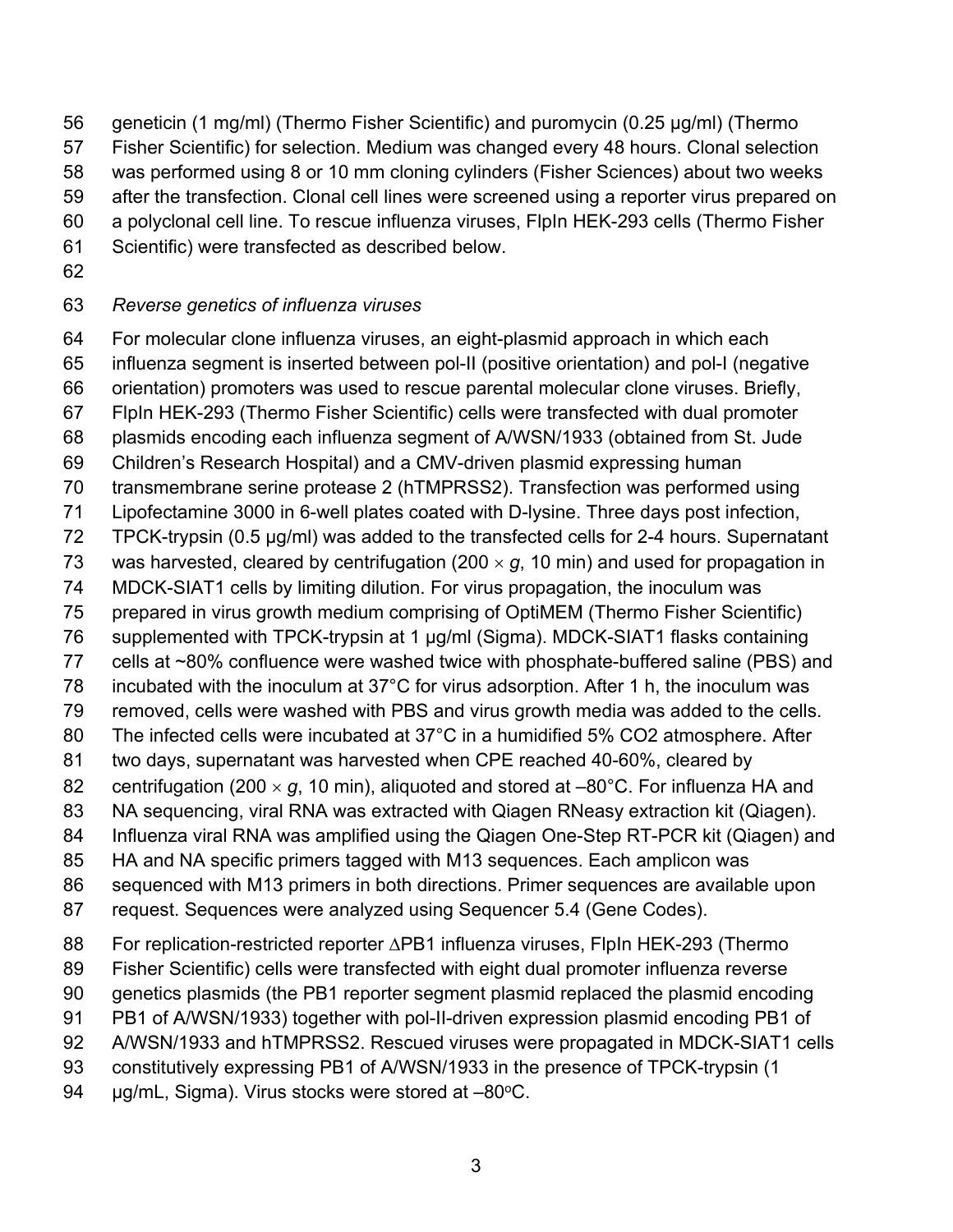For replication-restricted rewired ∆PB1 influenza viruses FlpIn HEK-293 (Thermo Fisher

- Scientific) cells were transfected with eight dual promoter influenza reverse genetics
- plasmids (PB1 segment comprises PB1 genome packaging signals flanking the coding
- region of an HA segment in which the HA genome packaging signals have been
- destroyed by introducing silent mutations, while the HA segment of R4∆PB1 contains
- the reporter gene flanked by intact HA genomic packaging signals) together with pol-II-
- driven expression plasmid encoding PB1 of A/WSN/1933 and hTMPRSS2. Rescued
- viruses wre propagated as described above.
- For replication-restricted reporter ∆HA influenza genes, HEK-293 cells were transfected
- with eighth influenza reverse genetics plasmids encoding sequences of high-yield
- A/Puerto Rico/8/1936 (HA segment was replaced with HA reporter segment described
- above), pol-II-driven HA and hTMPRSS2 expressing plasmids. Viruses were
- propagated in MDCK-SIAT1 cells constitutively expressing influenza HA gene in the
- 108 presence of TPCK-trypsin (1µg/mL, Sigma). Virus stocks were stored at  $-80^{\circ}$ C
- 

# *Phylogenetic and evolution-based conservation analyses of influenza HA*

- Nucleotide sequences of mature H1 HA (N=25) and H3 HA (N=26) proteins were
- aligned using Muscle algorithm found in Bioedit v7.2.5. Phylogenetic trees were
- generated using neighbor-joined methods and Kimura 2-parameter substitution model
- as implemented in MEGA v10. Evolution-based conservation analyses of amino acid
- residues in the extracellular region of H1 and H3 HA proteins was done using Consurf
- (http://consurf.tau.ac.il) and visualized on the atomic structures of HA proteins of
- A/California/07/2009 (PDB ID: 3LZG) and A/Victoria/361/2011 (PDB ID: 4WE8). To evaluate the conservation of each amino acid of H3 HA proteins isolated from influenza
- viruses circulating in humans, full-length H3 HA sequences of human H3N2 viruses
- 120 were obtained from the GISAID database (http://platform.gisaid.org). Alignment of
- nucleotide sequences was performed using MAFFT v7 server-based algorithm using
- default settings (https://mafft.cbrc.jp/alignment/server/large.html). After removal of
- redundant sequences and sequences with gaps or degenerate nucleotide bases, we
- obtained a dataset of 16,893 unique sequences. Due to the large size of this sequence
- data set, we clustered sequences (CD-HIT Suite at http://weizhong-lab.ucsd.edu/cdhit-
- web-server/cgi-bin/index.cgi?cmd=cd-hit-est) with identity higher than 99.6% identity
- and choose a representative sequence from each cluster. The final dataset used to
- estimate evolution-based conservation of amino acid residues in human H3 HA proteins
- had 3,408 sequences. Similarly, an alignment of 1,222 H1 HA of H1N1 viruses
- circulating in humans between 1918 and 2019 sequences was used to evaluate the
- conservation of each amino acid of this protein.
- 
- *Virus titration and neutralization*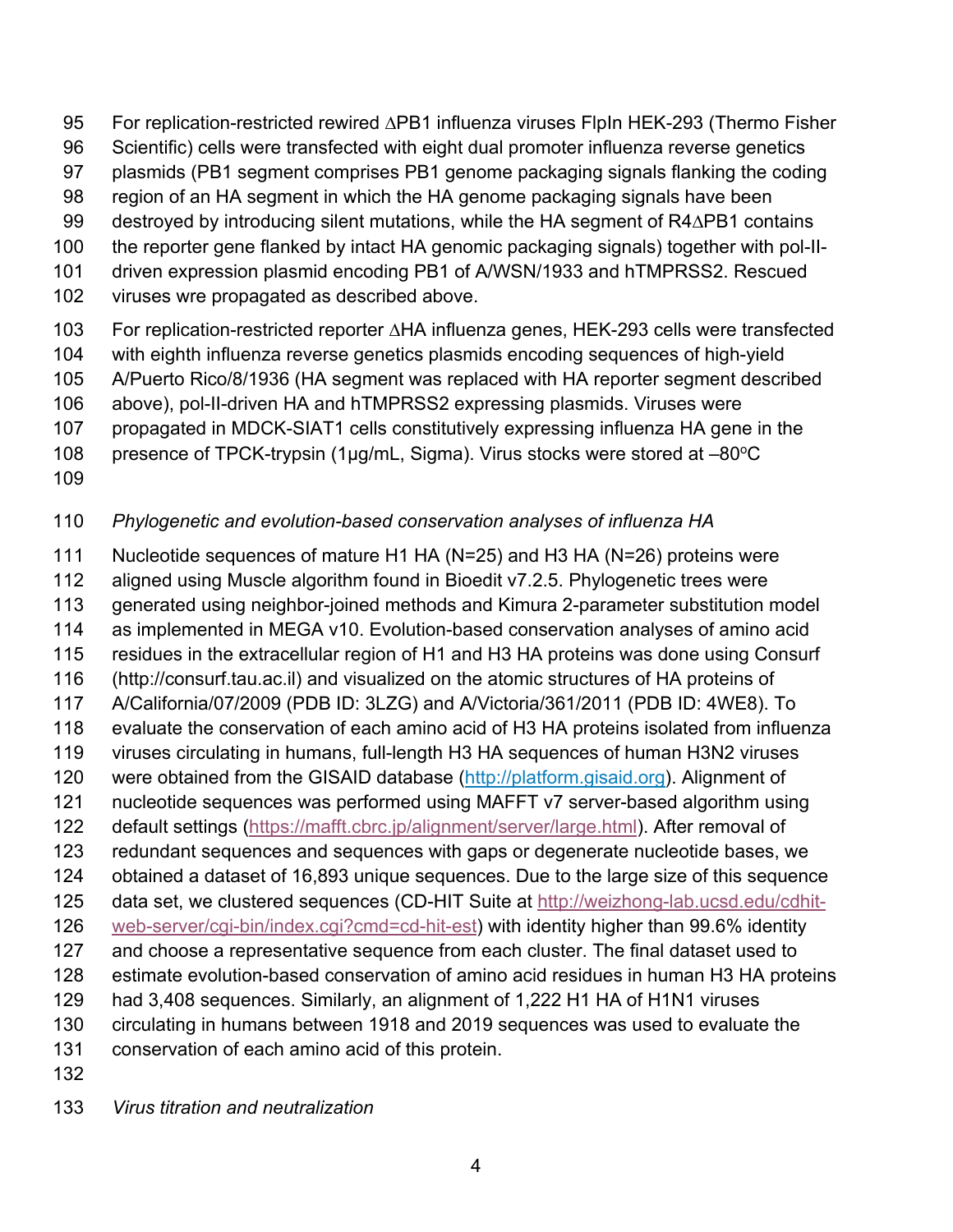For molecular clones, ELISA-based influenza microneutralization assay was performed following WHO-recommended protocol. Briefly, influenza viruses were titrated in MDCK- SIAT1 cells plated in 96-well plates at 50,000 cells/ml 24 h before the infection. Virus dilutions were prepared using OPTIMEM (Thermo Fisher) supplemented with TPCK 138 trypsin (Sigma) at a 1µg/mL final concentration. Infected cells were incubated at 37°C and 5% CO2 humidified atmosphere. After 18 h, cells were fixed 80% cold acetone and air dried. Virus replication was detected by ELISA with biotin-conjugated antibodies to influenza virus nucleoprotein (MAB8257B and MAB8258B, EMD Millipore) and was visualized with HRP-conjugated streptavidin and SureBlue TMB Microwell Peroxidase Substrate (KPL). Absorbance was read at 450 nm (A450) and 650 nm (A650) with the SpectraMax Paradigm microplate reader (Molecular Devices). The A650 was used to 145 subtract plate background. TCID $_{50}$  titer was calculated using Reed-Much algorithm. 146 Neutralization assays were performed using 100-200 TCID $_{50}$  units of virus and 4-fold antibody dilutions made in OptiMEM (Thermo-Fisher). TPCK-trypsin was added to a final concentration of 1 μg/mL. Virus and antibody were mixed in equal volumes and incubated 1 h at 37°C prior to adding to substrate MDCK-SIAT1 cells. Control wells of virus alone (VC) and diluent alone (CC) were included on each plate. Fifty microliters of antibody/virus mixture were then added to wells of pre-washed cells in duplicate and the plates were incubated for 18 h at 37°C and 5% CO2 humidified atmosphere. Infected cells were detected as described above. The percent neutralization was calculated by constraining the VC control as 0% and the CC control as 100% and plotted against serum/antibody concentration. A curve fit was generated by a four-parameter nonlinear 156 fit model in Prism (GraphPad). The 80% ( $IC_{80}$ ) inhibitory concentrations were obtained from the curve fit for each serum sample or antibody respectively.

Titer of replication-restricted reporter ∆PB1 or ∆HA viruses was measured in PB1-

expressing MDCK-SIAT1 cells plated in 96-well black plates with transparent bottom

(Greiner) at 18 hours post infection and counting fluorescent-foci using Celigo Image-

Cytometer (Nexcelom) with customizied red channel to enhance detection of

- mKate2/TdKatushka2 reporter (EX 540/80 nm, DIC 593 nm and EM 593/LP nm). The
- Celigo operation and analysis software consisted of five major steps START, SCAN,

ANALYZE, GATE and RESULTS, where the user can enter setup scan and analysis

parameters. Target 1 protocol was used to detect and count fluorescent foci. Titer was

expressed as fluorescent foci per ml. For each neutralization reaction, the virus dilution

that resulted in cca. 1000 (500-4,000) fluorescent foci per well at 18 h post infection was

- used. Neutralization assays using R3 viruses performed to compare the fluorescence-
- and ELISA-based assays were done in 96-well black plates. Cells were plated 24 h
- before the experiment. Neutralization reaction was done as described above. R3
- influenza neutralization assay was optimized to be performed in 384-well plate format.
- PB1-expressing MDCK-SIAT1 cells were washed twice with PBS, re-suspended in
- OPTIMEM and plated 2 h before the assay in 384-well plates at 150,000 cells/ml with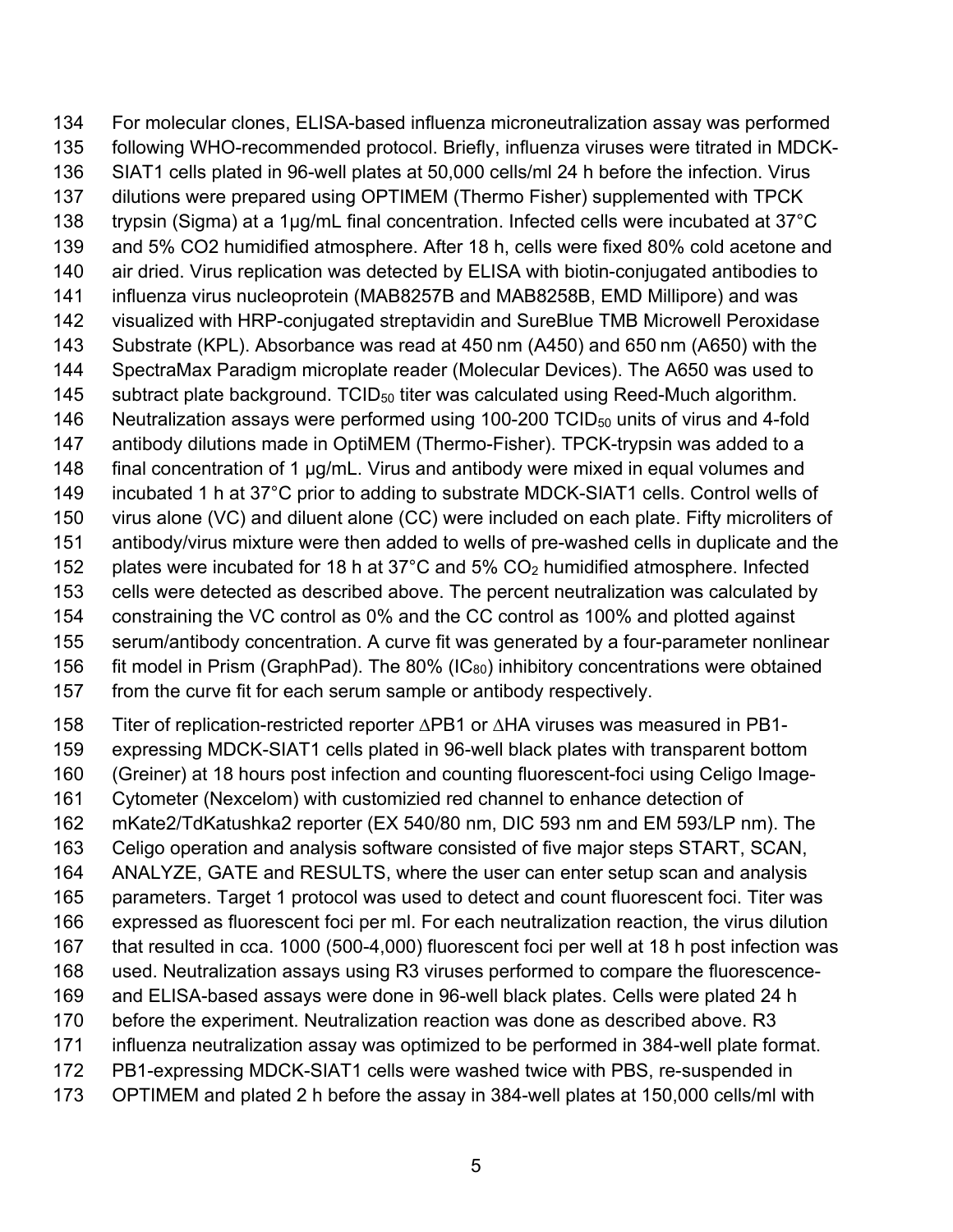- each well containing twenty microliters. Twenty-five microliters of each neutralization
- mix consisted of 2 μg/mL TPCK trypsin and equal parts of virus and 4-fold serial
- dilutions of monoclonal antibodies were transferred to wells in quadruplicate. Control
- wells of virus alone (VC) and diluent alone (CC) were included on each plate.
- Fluorescent foci were counted at 18-24 h post infection using an image-based plate
- reader. Neutralization titers were calculated as using Prism (GraphPad) as described
- above.
- 

## *Antibody preparation*

- Sequences of immunoglobulin heavy and light chains were synthesized and cloned into
- human IgG1 as previously described(*48,73*). The expression vectors were transiently
- transfected into Expi293F (Thermo Fisher Scientific) using ExpiFectamine 293
- transfection reagents (Thermo Fisher Scientific). Monoclonal antibodies were purified
- using sepharose Protein-A or G (Pierce) following manufacturer's instructions.
- 
- *Negative stain EM*
- Virus preparations were mixed at a 1:1 ratio with fixative containing 4% glutaraldehyde
- and 0.2 M cacodylate buffer, pH 7. A drop of the fixed sample was placed on a carbon-coated,
- glow-discharged copper grid for about 30 s. The drop was then removed using filter paper, and
- the grid was washed with three drops of buffer containing 10 mM HEPES, pH 7, and 150 mM
- NaCl, followed by negative staining with 0.75% uranyl formate. Imaging was performed using a
- ThermoFisher Talos F200C electron microscope operated at 200 kV and equipped with a Ceta camera.
- 
- *Statistical Significance*
- All statistical analysis was performed using Prism Graphpad software. Specific tests to
- determine statistical significance used are indicated in the methods and corresponding
- figure legends. Probability values less than 0.05 were considered statistically significant.
- 

## **Supplemental references:**

- 71. E. Hoffmann, G. Neumann, Y. Kawaoka, G. Hobom, R. G. Webster, A DNA transfection system for generation of influenza A virus from eight plasmids. Proc Natl Acad Sci U S A 97, 6108-6113 (2000).
- 72. J. Ping, T. J. S. Lopes, C. A. Nidom, E. Ghedin, C. A. Macken, A. Fitch, M. Imai, E. A.Maher, G. Neumann, Y. Kawaoka, Development of high-yield influenza A virus vaccine viruses. Nat Commun 6, 8148 (2015).
- 73. T. Tiller, E. Meffre, S. Yurasov, M. Tsuiji, M. C. Nussenzweig, H. Wardemann, Efficient generation of monoclonal antibodies from single human B cells by single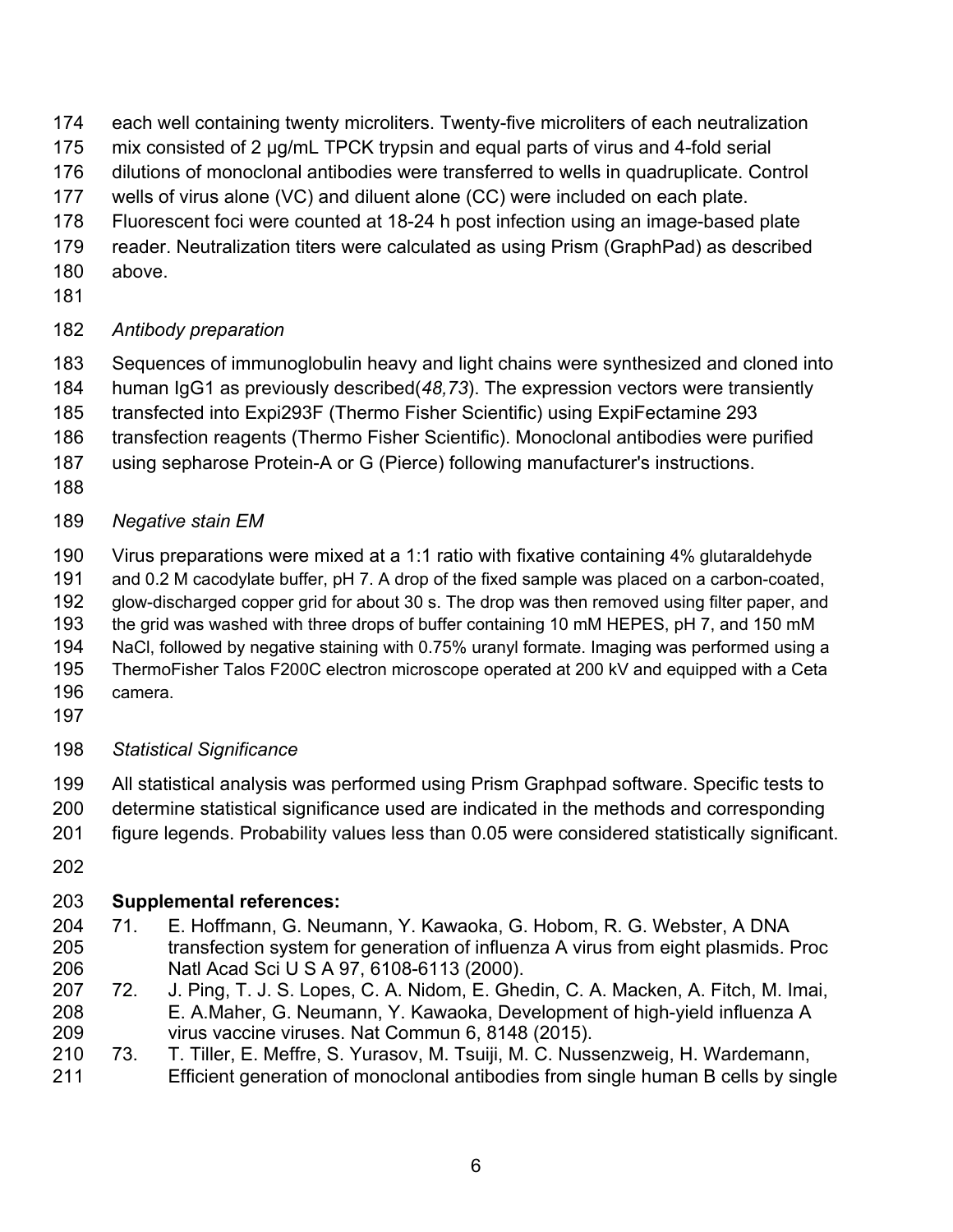cell RT-PCR and expression vector cloning. J Immunol Methods 329, 112-124 (2008).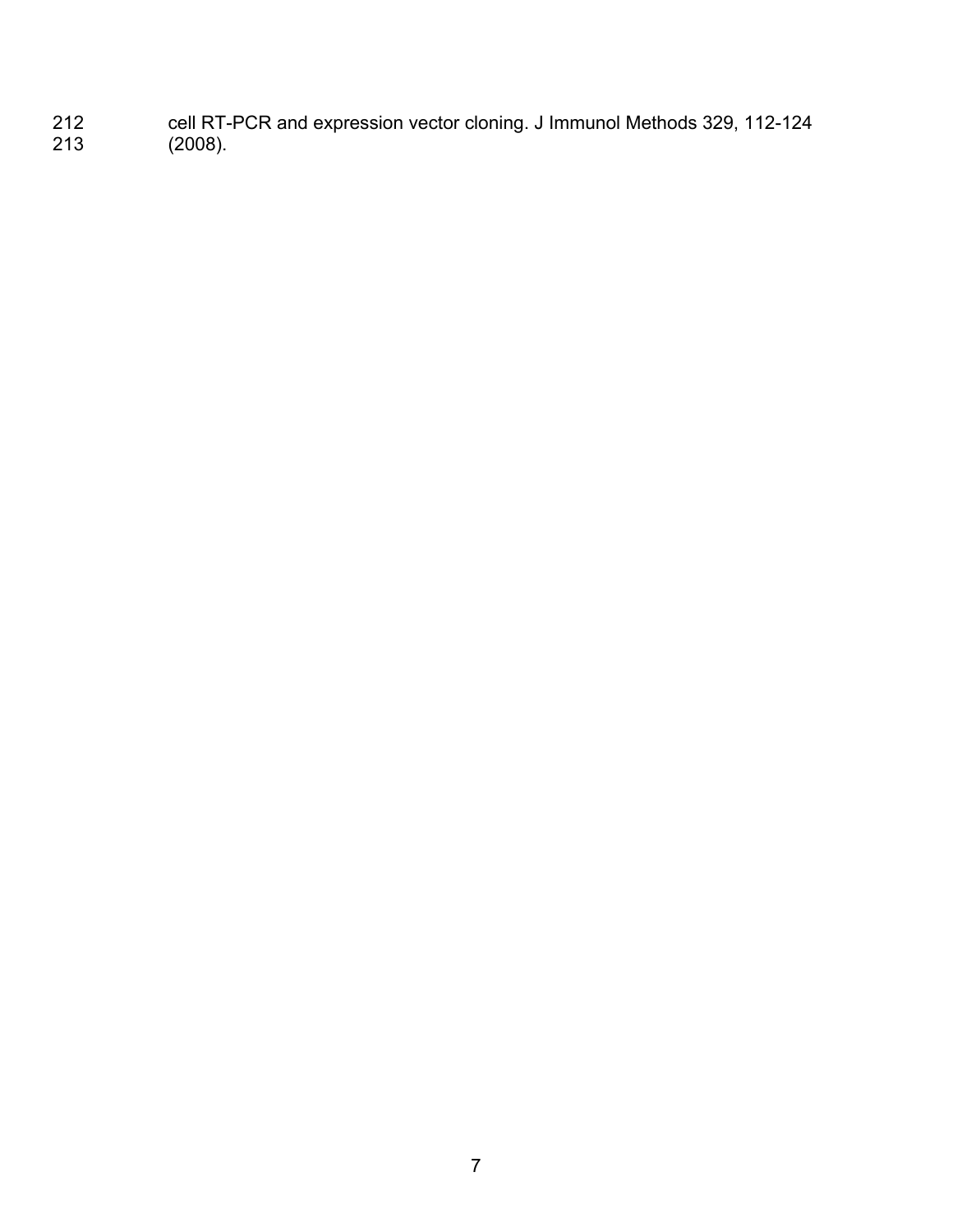$5'$ -accTtgggtaccATGGTGGGTGAGGATAGCGTGCTGATCACCGAGAACATGCACATGAAACTGTACATGGAGGGCACCGTGAACGACCACTCCAC GTGCACATCCGAGGGCGAAGGCAAGCCCTACGAGGGCACCCAGACCATGAAGATCAAGGTGGTCGAGGGCGGCCCTCTCCCCTTCGCCTTCGA CATCCTGGCTACCAGCTTCATGTACGGCAGCAAAACCTTTATCAACCACACCCAGGGCATCCCCGACTTCTTTAAGCAGTCCTTCCCTGAGGGCTT CACATGGGAGAGGATCACCACATACGAAGACGGGGGCGTGCTGACCGCTACCCAGGACACCAGCCTCCAGAACGGCTGCCTCATCTACAACGTC AAGATCAACGGGGTGAACTTCCCATCCAACGGCCCTGTGATGCAGAAGAAAACACTCGGCTGGGAGGCCAGCACCGAGATGCTGTACCCCGCTG ACAGCGGCCTGAGAGGCCATGCCCAGATGGCCCTGAAGCTCGTGGGCGGGGGCTACCTGCACTGCTCCCTCAAGACCACATACAGATCCAAGAA ACCCGCTAAGAACCTCAAGATGCCCGGCTTCTACTTCGTGGACAGGAGACTGGAAAGAATCAAGGAGGCCGACAAAGAGACCTACGTCGAGCAG CACGAGATGGCTGTGGCCAGGTACTGCGACCTGCCTAGCAAACTGGGGCACAGCGGCATGGCACCGGCAGCACCGGCAGCGGCAGCTCCGG TACtGCCTCCTCCGAGGACAACAACATGGCCATGGTGGGTGAGGATAGCGTGCTGATCACCGAGAACATGCACATGAAACTGTACATGGAGGGCAC CGTGAACGACCACCACTTCAAGTGCACATCCGAGGGCGAAGGCAAGCCCTACGAGGGCACCCAGACCATGAAGATCAAGGTGGTGGAGGGCGG CCCTCTCCCCTTCGCCTTCGACATCCTGGCTACCAGCTTCATGTACGGCAGCAAAACCTTTATCAACCACACCCAGGGCATCCCCGACTTCTTTAA GCAGTCCTTCCCTGAGGGCTTCACATGGGAGAGGATCACCACATACGAAGACGGGGGCGTGCTGACCGCTACCCAGGACACCAGCCTCCAGAAC GGCTGCCTCATCTACAACGTCAAGATCAACGGGGTGAACTTCCCATCCAACGGCCCTGTGATGCAGAAGAAAACACTCGGCTGGGAGGCCAGCA CCGAGATGCTGTACCCCGCTGACAGCGGCCTGAGAGGCCATGCCCAGATGGCCCTGAAGCTCGTGGGCGGGGGTACCTGCACTGCTCCCTCA AGACCACATACAGATCCAAGAAACCCGCTAAGAACCTCAAGATGCCCGGCTTCTACTTCGTGGACAGGAGACTGGAAAGAATCAAGGAGGCCGAC AAAGAGACCTACGTCGAGCAGCACGAGATGGCTGTGGCCAGGTACTGCGACCTGCCTAGCAAACTGGGGCACAGCTCCGGACTCAGATCTTGAct cttcatgaaaaaatgccttgtttctact-3'

Italics: NCR Red: TdKatushka2 ORF Underlined: restriction sites (Kpnl/Xhol) Capital letters (black): mutated ATG in the coding packaging region

214

- 215 **Fig. S1.** Sequence of PB1 segment of R3∆PB1 influenza viruses. Sequences
- 216 corresponding to tdKatushka2 reporter is in red, non-coding regions are italicized,
- 217 coding region of the packaging signals are in black, mutated ATG start codons in the 5'
- 218 PB1 packaging signal are indicated with capital letters, restriction sites are underlined.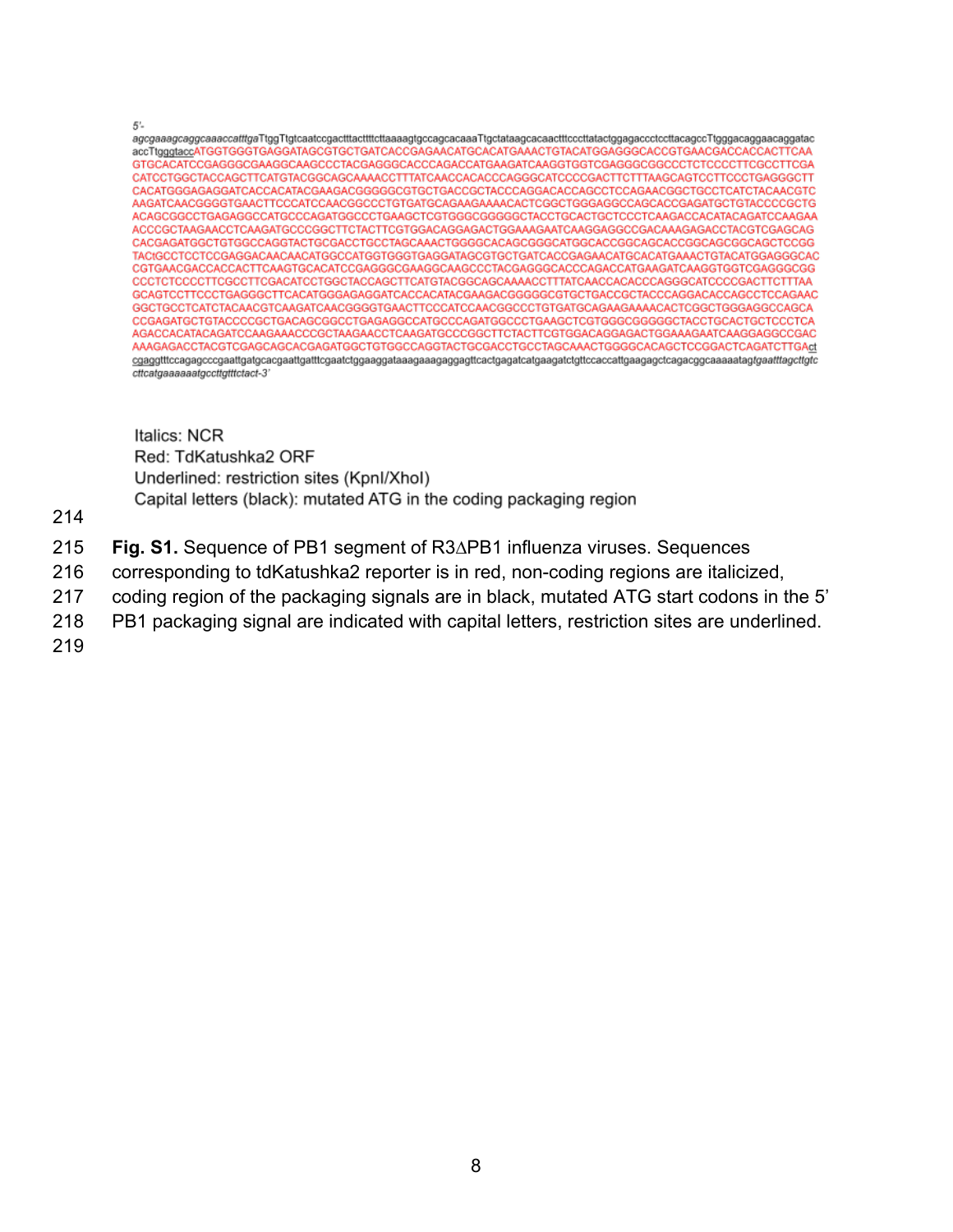

# 

Fig. S2. Growth kinetics of R3∆PB1 virus in cells with or without PB1 expression.

MDCK-SIAT1 and PB1-expressing MDCK-SIAT1 were infected with R3∆PB1 or the

parental A/Michigan/45/2015 (H1N1) viruses. Infected cells fixed with 4%

paraformaldehyde (Electron Microscopy Sciences) and permeabilized with 0.01%

Triton-X (Sigma) were detected by ELISA with biotin-conjugated antibodies to influenza

virus nucleoprotein (MAB8257B and MAB8258B, EMD Millipore) and imaged with

streptavidin coupled with Alexa 488 (Theromo Fisher). DAPI (300 nM) (Thermo Fisher)

 was used to label all cells. Stained cell populations were counted automatically using Celigo.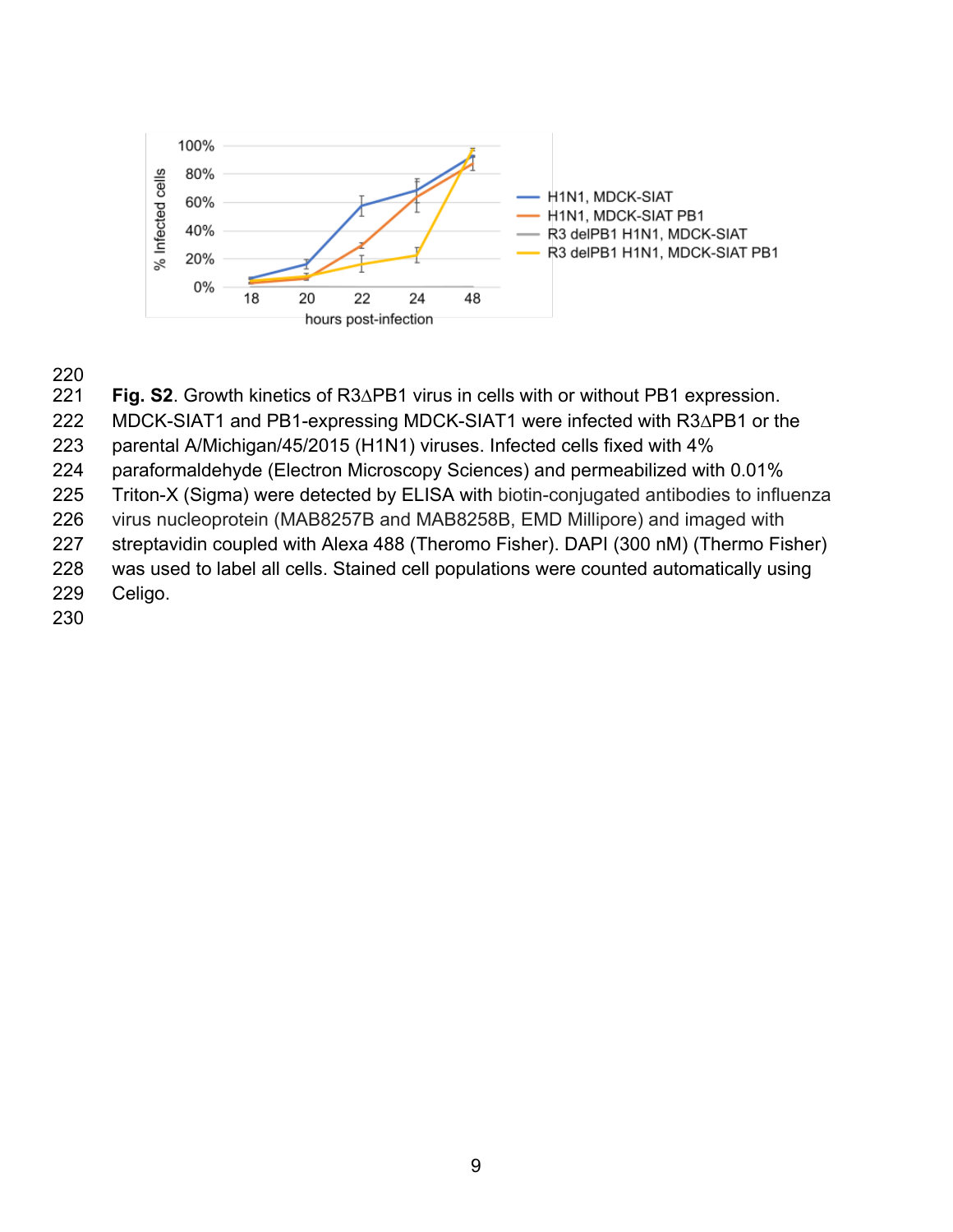





A/Singapore/INFIMH-16-0019/2016 (H3N2) virus-infected MDCK-SIAT1-PB1 cells at 18

hours post infection. Images representing single wells of 384-well plate are acquired

using Target 1 protocol of Celigo. Fluorescent foci (left panel: red foci) are identified and

counted automatically (right panel: foci with blue contour) using manufacturer software.

(B) Titration of R3∆PB1 A/Singapore/INFIMH-16-0019/2016 (H3N2) virus. Linear range

239 of fluorescence readings against virus dilutions is shown  $(R^2 = 0.8519)$ . (C)

Representative neutralization profiles of three mAbs against R3∆PB1

A/Singapore/INFIMH-16-0019/2016 (H3N2) virus. Normalized readings with standard

242 deviations and fitted curves are shown for each mAb. The  $50\%$  (IC<sub>50</sub>) and  $80\%$  (IC<sub>80</sub>)

243 inhibitory concentrations are obtained for each antibody from the fitted curve and shown

with dotted lines.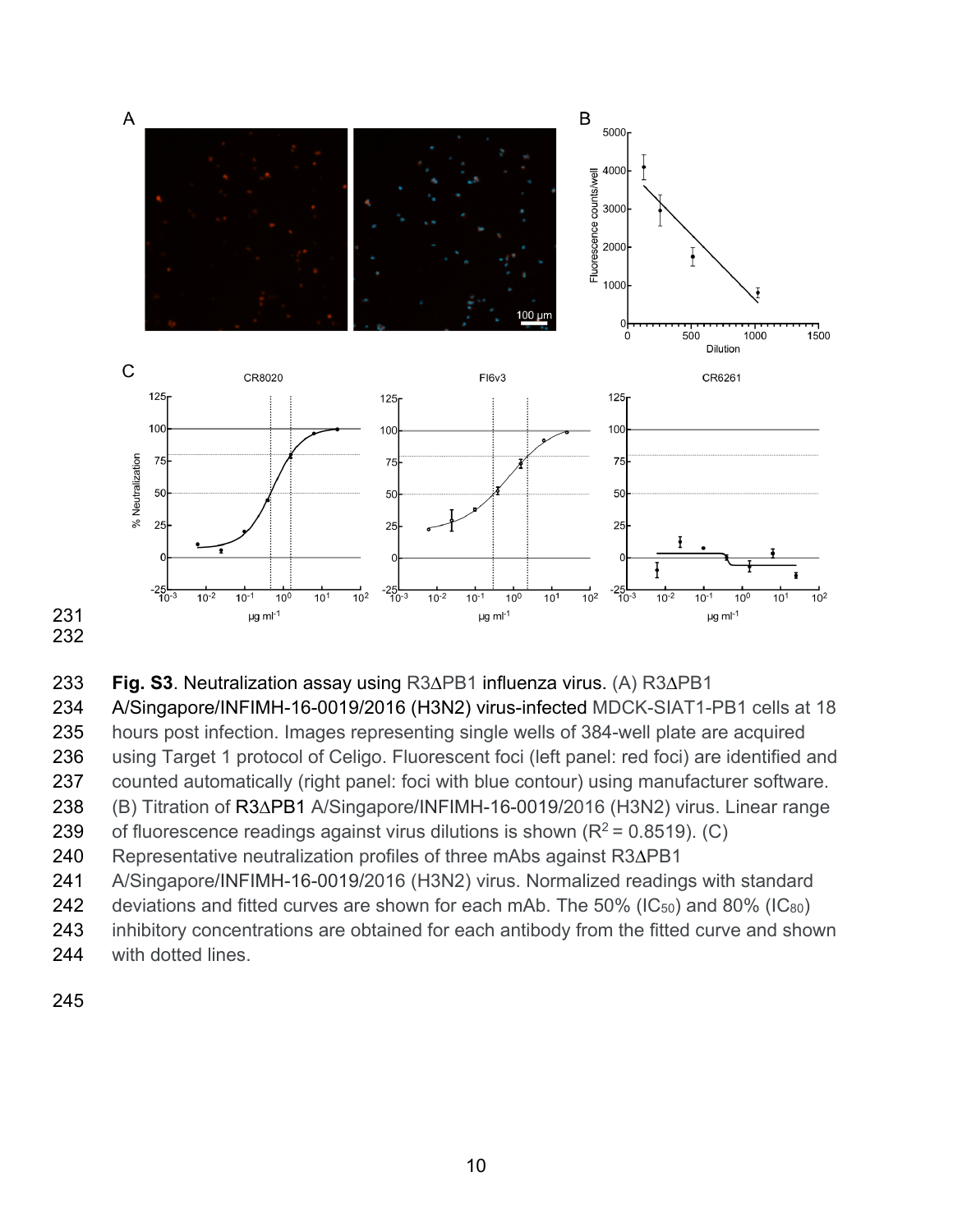



**Fig. S4.** Generation of rewired replication-restricted reporter (R4) ∆PB1 influenza virus.

(A) Design of modified PB1 and HA segments used for R4∆PB1 virus. PB1 segment

contains PB1 packaging signals and HA ORF with mutated packaging signals. HA

segment contains the HA packaging signals flanking the reporter ORF. (B) R4∆PB1

virus rescue and propagation. (C) Non-viable reassortment between R4∆PB1 and wild-